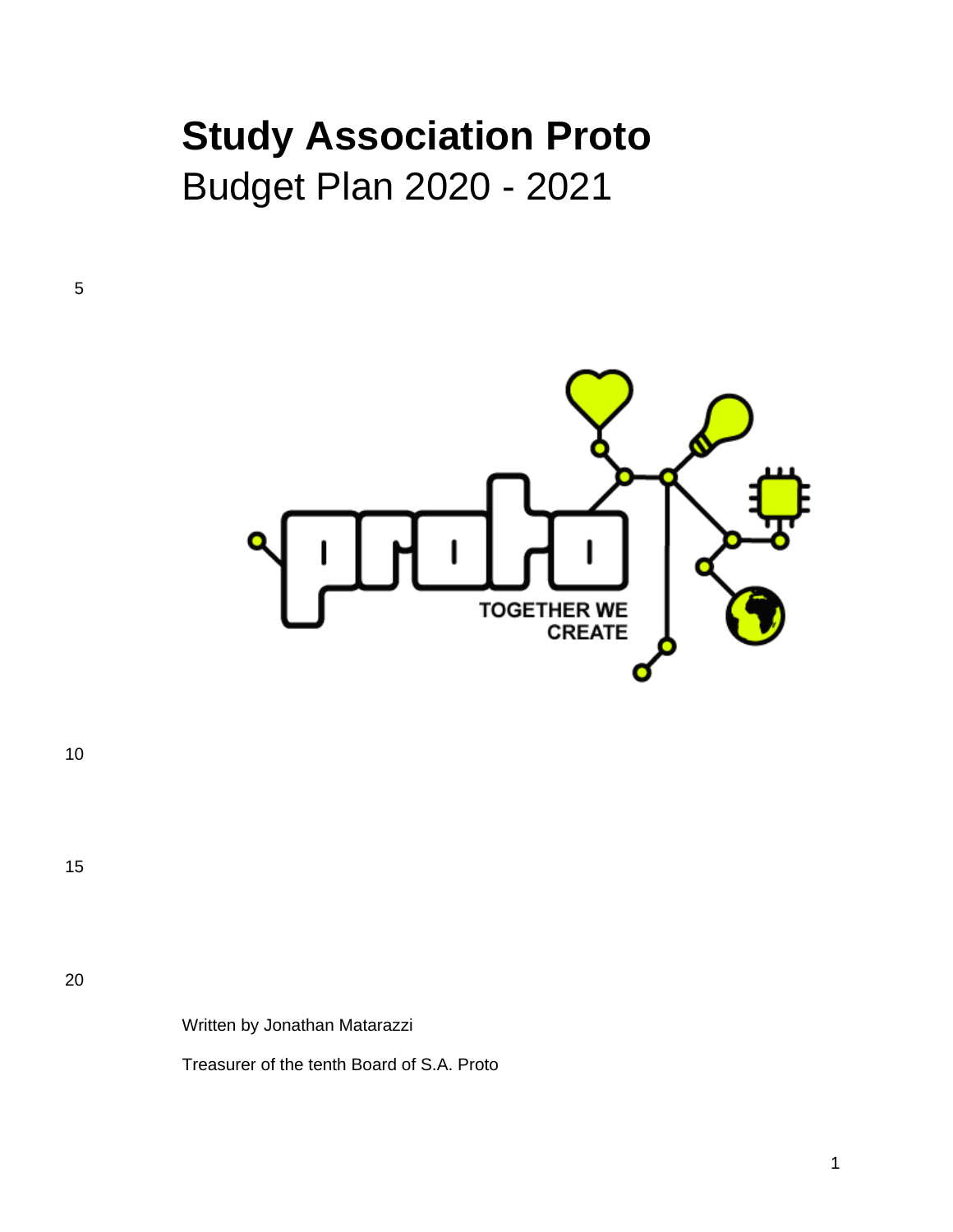## <span id="page-1-0"></span>Table of Contents

| 25 | <b>Table of Contents</b>                    | 2               |
|----|---------------------------------------------|-----------------|
|    | <b>Introduction</b>                         | 3               |
|    | <b>Incoming Statement Overview</b>          | 4               |
|    | <b>Income Statement General Expenses</b>    | 6               |
|    | <b>Income Statement Committees Overview</b> | 10 <sup>°</sup> |
| 30 | <b>Reservations</b>                         | 15              |
|    | <b>Result Accounts</b>                      | 16              |
|    | Appendix A - HYTTIOAOAc Budget Plan         | 17              |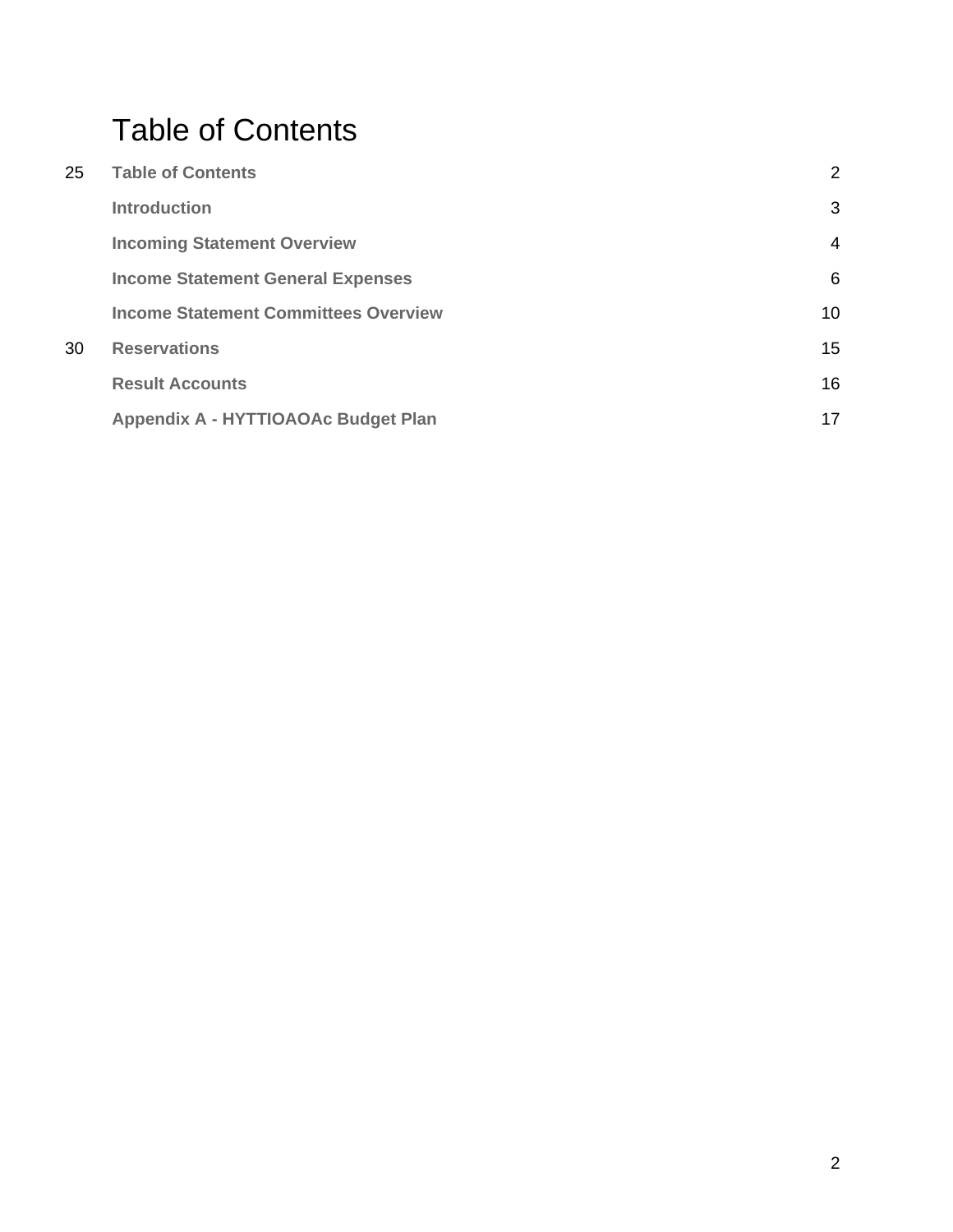## <span id="page-2-0"></span><sup>35</sup> Introduction

This document presents the budget plan of S.A. Proto for the year 2020-2021. The report describes the period from 01-08-2020 up to and including 31-07-2021. Estimations within this document are based on previous years' income, expenses and the policy plan. The current COVID-19 measures and the COVID-19 policy plan have also been taken into consideration 40 when making the estimations.

Next, I would like to thank the previous and current Audit committee, consisting of Rens Kruining, Sarah Hoekstra, Jur van Geel, Maxim de Leeuw, Peter van der Burgt and Sanne Bouman for their advice while I was making this budget plan and correcting me where I was

45 wrong. Some extra thanks goes to Sanne Bouman for guiding me during my candidate board period and helping me a lot with preparing for being the new treasurer this coming year.

> Jonathan Matarazzi Treasurer of the tenth Board of S.A. Proto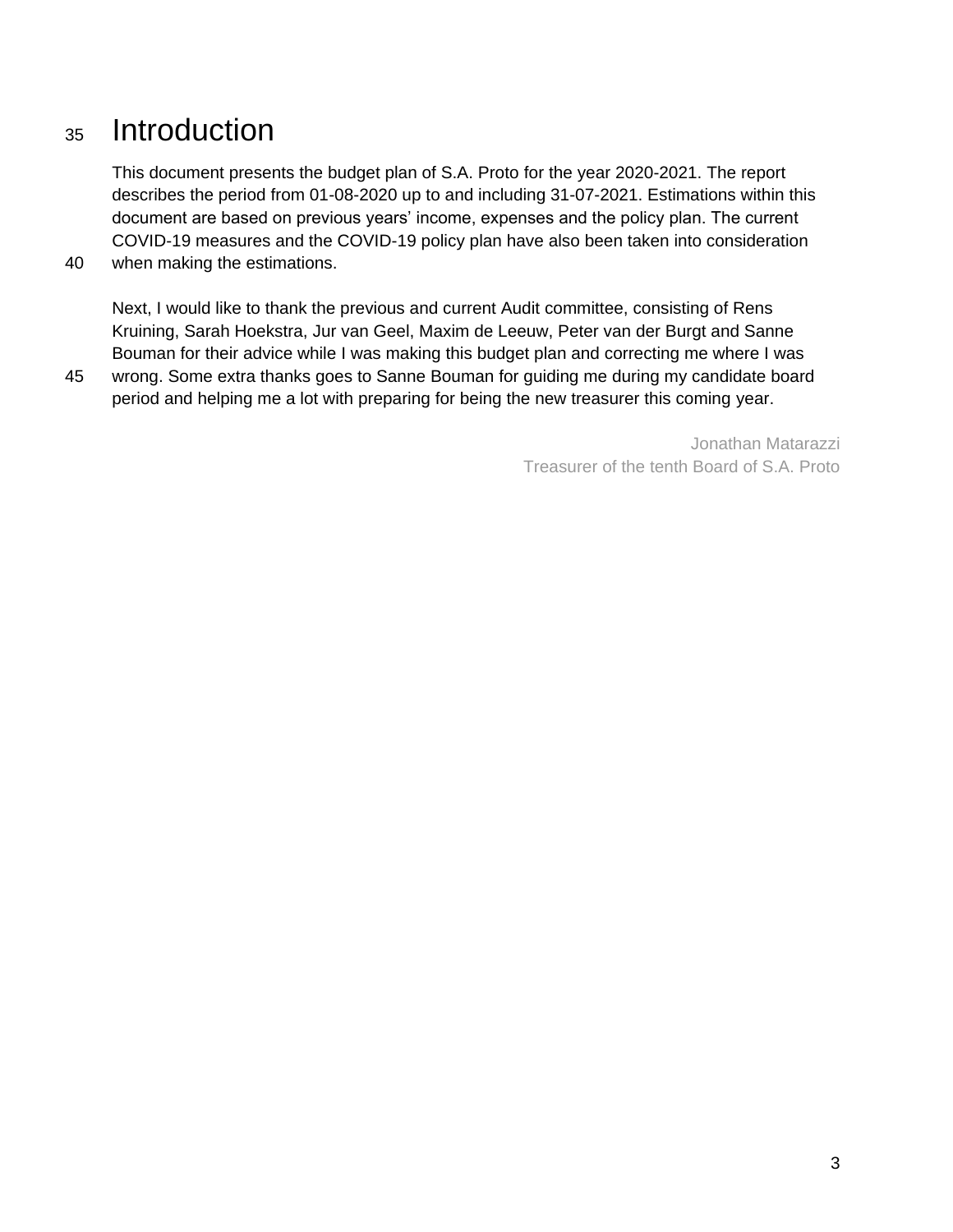## <span id="page-3-0"></span><sup>50</sup> Incoming Statement Overview

This chapter gives an elaborated view of the income statement. These statements are a representation of the expected income of this financial year. Extra information about the different items can be found below.

| <b>Source</b>                | Income<br>2020/2021 | <b>Expenses</b><br>2020/2021 | Operating<br>Result |
|------------------------------|---------------------|------------------------------|---------------------|
| 3500 Membership              |                     |                              |                     |
| fees                         | € 5,800.00          | € -                          | € 5,800.00          |
| 3550 Donors                  | € 15.00             | € -                          | € 15.00             |
| 3510 Sponsoring              | € 6,000.00          | € -                          | € 6,000.00          |
| 3520 EEMCS Subsidy           | € 10,000.00         | € -                          | € 10,000.00         |
| Liquidity                    | € -                 | € 1,000.00                   | € -1,000.00         |
| Unforeseen                   |                     |                              |                     |
| <b>Expenses</b>              | € -                 | € 2,000.00                   | € -2,000.00         |
| 3090 AMA                     | $f =$               | € 2,000.00                   | € -2,000.00         |
| <b>Total of Committees</b>   | € 24,590.00         | € 30,680.00                  | € -6,090.00         |
| <b>Total of General</b>      |                     |                              |                     |
| <b>Expenses</b>              | € 6,200.00          | € 16,575.00                  | €-10,375.00         |
| <b>Total of Reservations</b> | € -                 | € 350.00                     | € $-350.00$         |
| <b>Total of Result</b>       |                     |                              |                     |
| <b>Accounts</b>              | € 7,000.00          | € 7,000.00                   | € -                 |
| Total                        | € 59,605.00         | € 59,605.00                  | € -                 |

55

## 3500 Membership Fees

This is the expected income of the membership fees of Proto's members. The estimation is based on 440 affiliated ordinary members paying €10,- each, and 280 unaffiliated ordinary members paying €5,- each.

#### <sup>60</sup> 3550 Donors

Income from one donor is expected in the coming year.

#### 3510 Sponsorship

The income from sponsors that is expected to be received the coming year.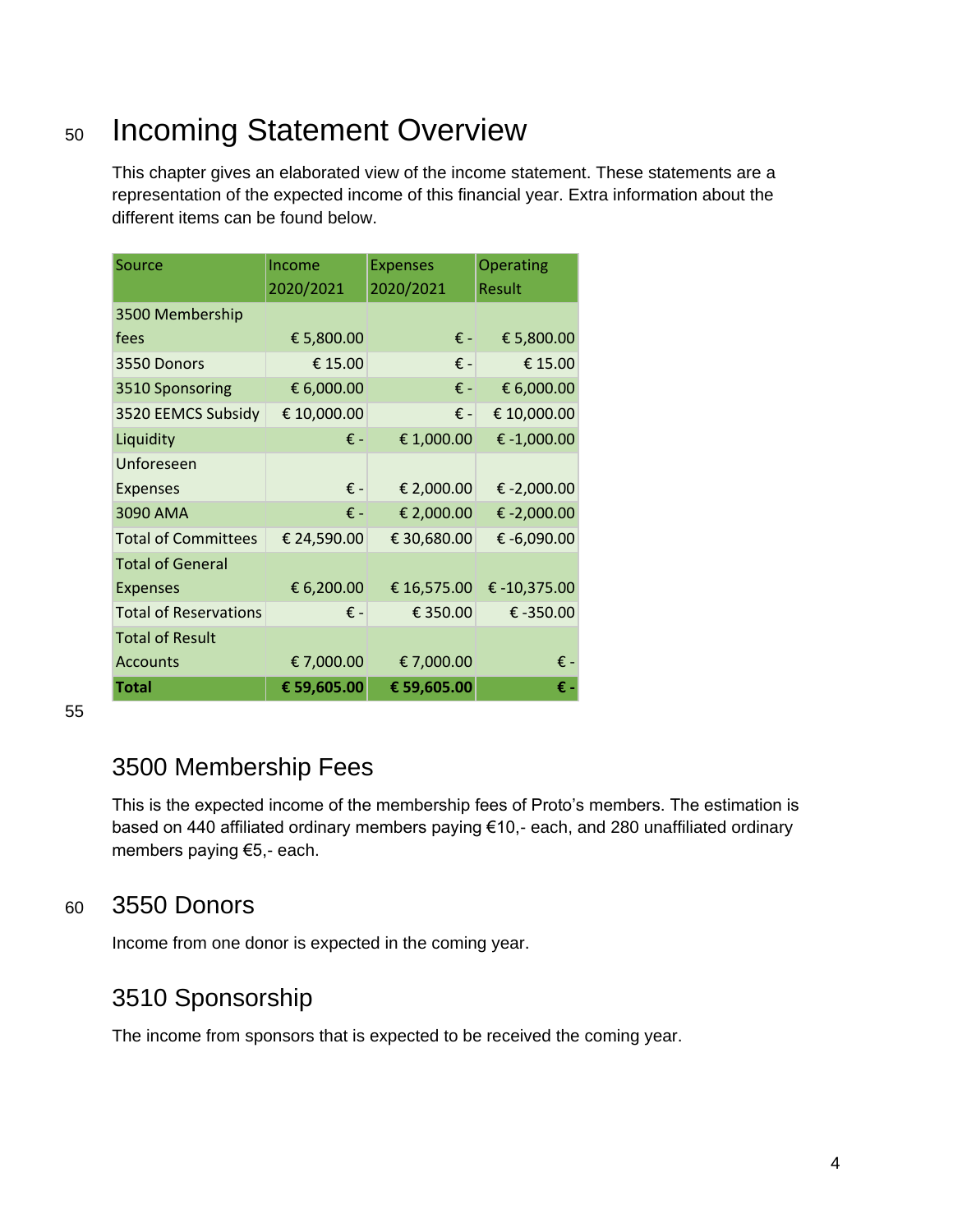## 3520 EEMCS Subsidy

65 This is the amount of money that S.A. Proto receives from the EEMCS faculty for being the study association of the bachelor Creative Technology and the master Interaction Technology. This amount is determined as the product of a fixed amount per member and the amount of members S.A. Proto has who study either Creative Technology or Interaction Technology.

## **Liquidity**

70 This money will be used to further build up Proto's liquidity.

#### Unforeseen Expenses

This amount of money is meant for all unexpected but necessary costs.

#### 3090 Active Member Activity

This is the amount of money that will be spent to show appreciation to the active members of 75 S.A. Proto through an active member activity.

### Total of All General Expenses

All general income and expenses of S.A. Proto. A detailed overview can be found on page 6.

## Total of all Committees

All income and expenses of S.A. Proto's committees. A detailed overview can be found on page 80 11.

#### Total of All Reservations

The amount of money that will be put into, or pulled out of reservations. A detailed overview can be found on page 16.

#### Total of All Result Accounts

85 The income and expenses expected for the drinks organized by S.A. Proto, and the food being sold at the Protopolis. A detailed overview can be found on page 17.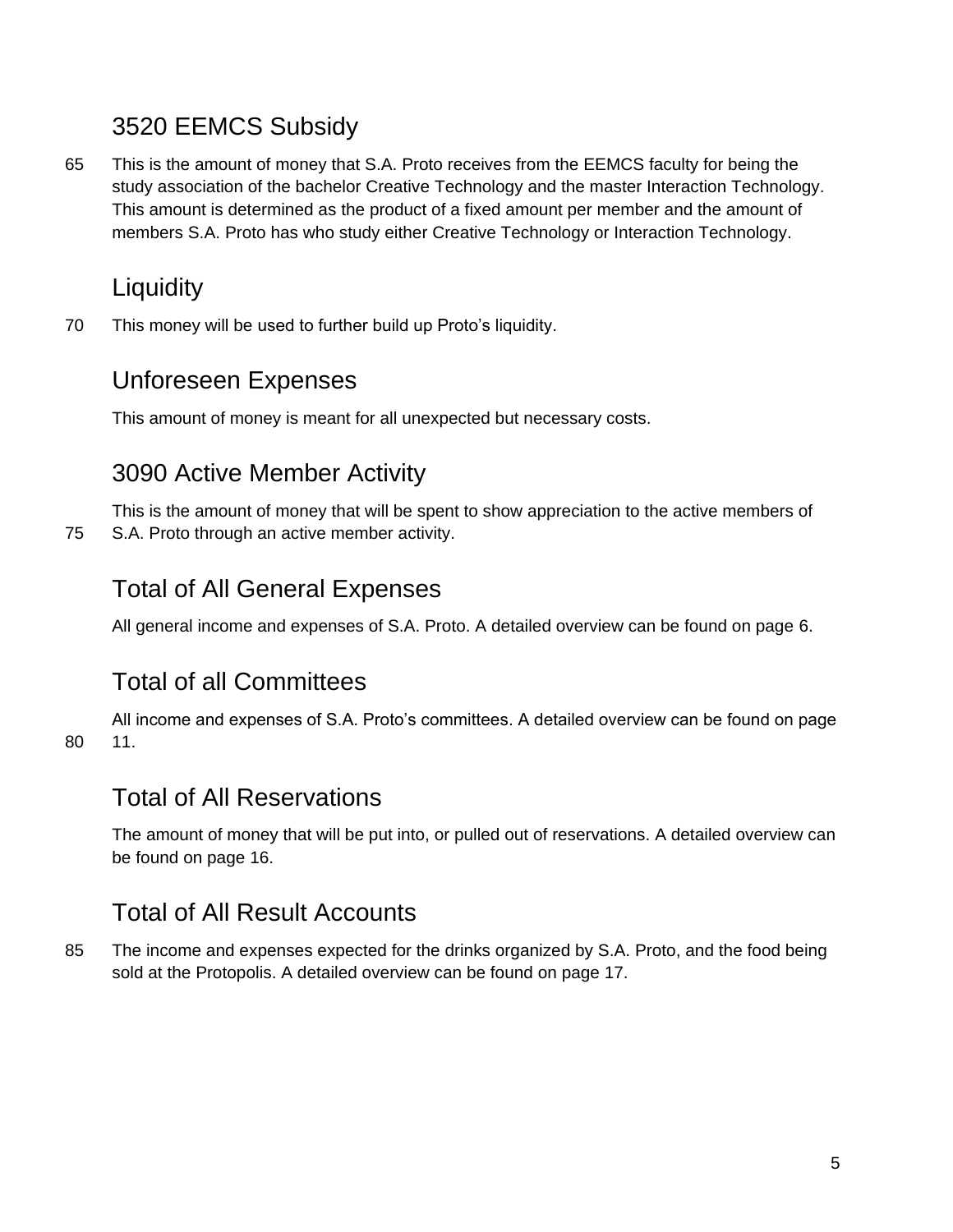## <span id="page-5-0"></span>Income Statement General Expenses

This chapter describes the general expenses S.A. Proto expects to make in the coming year.

| Source                              |                 |                   |                        |
|-------------------------------------|-----------------|-------------------|------------------------|
|                                     | Income          | <b>Expenses</b>   | Operating              |
|                                     | 2020/2021       | 2020/2021         | Result                 |
| 3000 Fee OS                         | € -             | €70.00            | € -70.00               |
| 3010 Food / drinks                  | € -             | € 300.00          | € -300.00              |
| 3015 Coffee                         | € -             | € 350.00          | € -350.00              |
| 3020 Protopolis                     | $\epsilon$ -    | € 700.00          | € -700.00              |
| 3030 Bookkeeping Software           | € -             | €410.00           | €-410.00               |
| 3040 Banking Costs                  | € -             | €450.00           | € -450.00              |
| 3050 Printing                       | $\epsilon$ -    | € 50.00           | € -50.00               |
| 3060 Board Insurance                | € -             | € 65.00           | € -65.00               |
| 3070 Representation                 | € -             | € 600.00          | € $-600.00$            |
| 3075 Member Passes                  | € -             | € 30.00           | € -30.00               |
| <b>3100 Phone</b>                   | $\varepsilon$ - | € 150.00          | €-150.00               |
| 3110 Attaining New Board            | $\epsilon$ -    | € 250.00          | € $-250.00$            |
| 3120 Activities by the Board        | € 1,600.00      | € 2,400.00        | € -800.00              |
| 3130 Good ideas Budget              | € -             | € 150.00          | €-150.00               |
| 3140 Board Weekend                  | € -             | € 600.00          | € -600.00              |
| 3150 Board Clothing                 | $\epsilon$ -    | € 600.00          | € -600.00              |
| 3160 Committee Clothing             | € -             |                   | € 1,300.00 € -1,300.00 |
| 3170 Posters                        | € -             | € 100.00          | € -100.00              |
| <b>3190 Constitution Drink</b>      | € -             |                   | € 1,600.00 € -1,600.00 |
| 3200 Take Away Dinner Costs         | € 3,600.00      | € 3,700.00        | € $-100.00$            |
| <b>3535 EEMCS Activities</b>        | € 300.00        | €450.00           | € $-150.00$            |
| <b>3610 Food Helpers Activities</b> | € - I           | €750.00           | € -750.00              |
| 3640 COVID-19 measures              | € -             | $\epsilon$ 500.00 | € -500.00              |
| 3650 SBZ losses                     | € 1,000.00      | € 1,300.00        | € -300.00              |
|                                     |                 | €                 | € -                    |
| Total                               | € 6,500.00      | 16,875.00         | 10,375.00              |

90

## 3000 Fee OS (Overleg Studieverenigingen)

This is the yearly fee S.A. Proto pays for their membership of Overleg Studievereningen.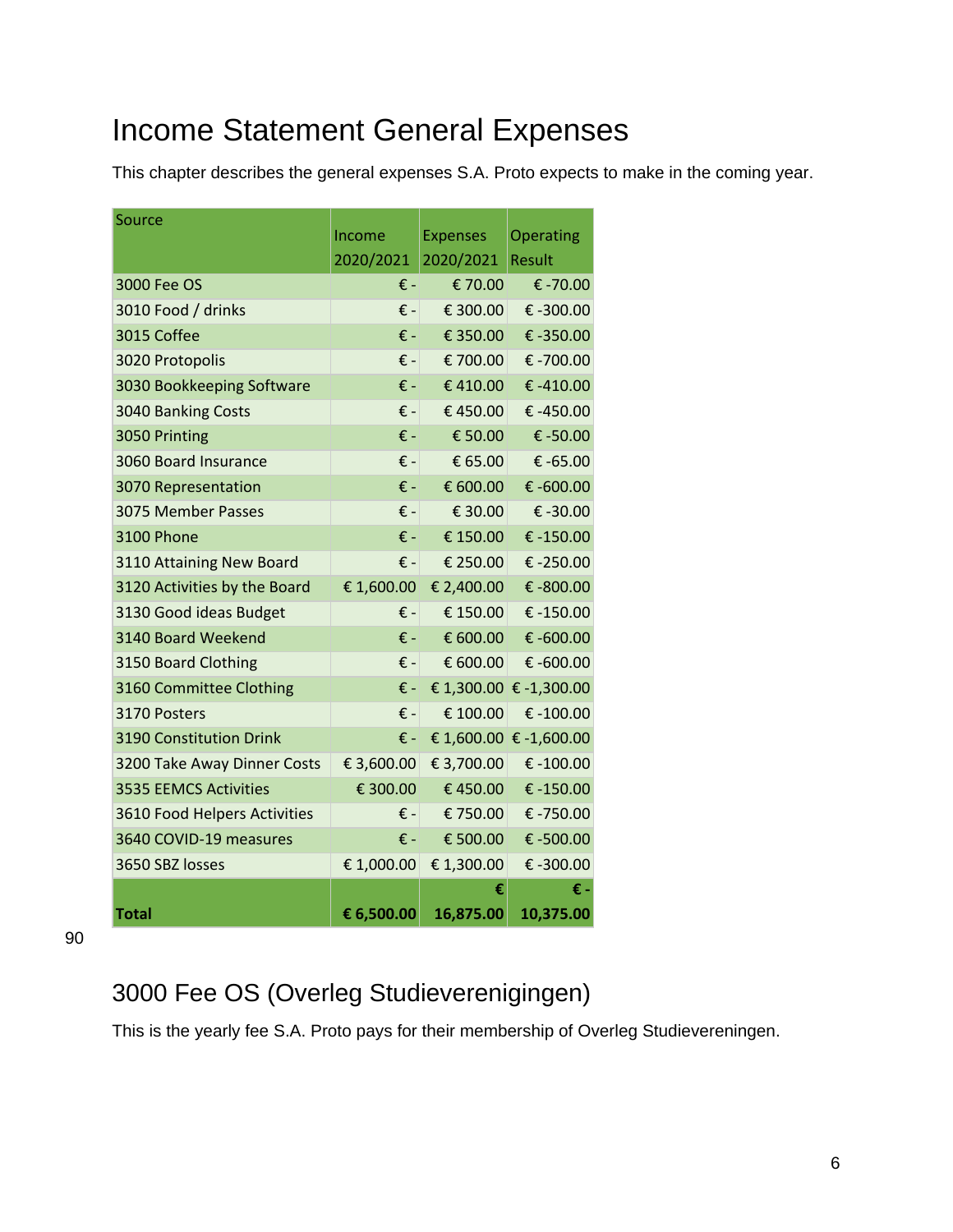### 3010 Food / drinks

This is the budget for all the food and drinks that are free to use for Proto members. This 95 includes things like tea, sauces, coffee cups etc. The budgeted amount is lower this year due to the limitations presented by COVID-19.

## 3015 Coffee

This money is used to buy coffee that is provided for free to Proto members. Again, the budgeted amount is lower this year due to limitations presented by COVID-19.

#### <sup>100</sup> 3020 Protopolis

This money is used for maintaining and improving the Protopolis. This year the board will look into buying new furniture for the Protopolis since some furniture is due for replacement.

## 3030 Bookkeeping Software

This is the yearly fee paid for the license of the bookkeeping software (Unit4) used by the 105 treasurer.

## 3040 Banking Costs

This money covers the costs for having a bank account and any transaction costs.

## 3050 Printing

There is a printer present in the Protopolis that can be used by board members. The printer is 110 out of order at this moment, but we expect to have this fixed and make use of this printer again. In the meantime the Xerox printers at the UT are used for printing and this budget also covers those costs.

## 3060 Board Insurance

This money goes to the insurance that prevents board members to be held responsible in case 115 of calamities in the association.

## 3070 Representation

This money goes to any cause that represents the association to members or external parties. This could for example be positive contact with other associations or appreciation for our members and the study staff.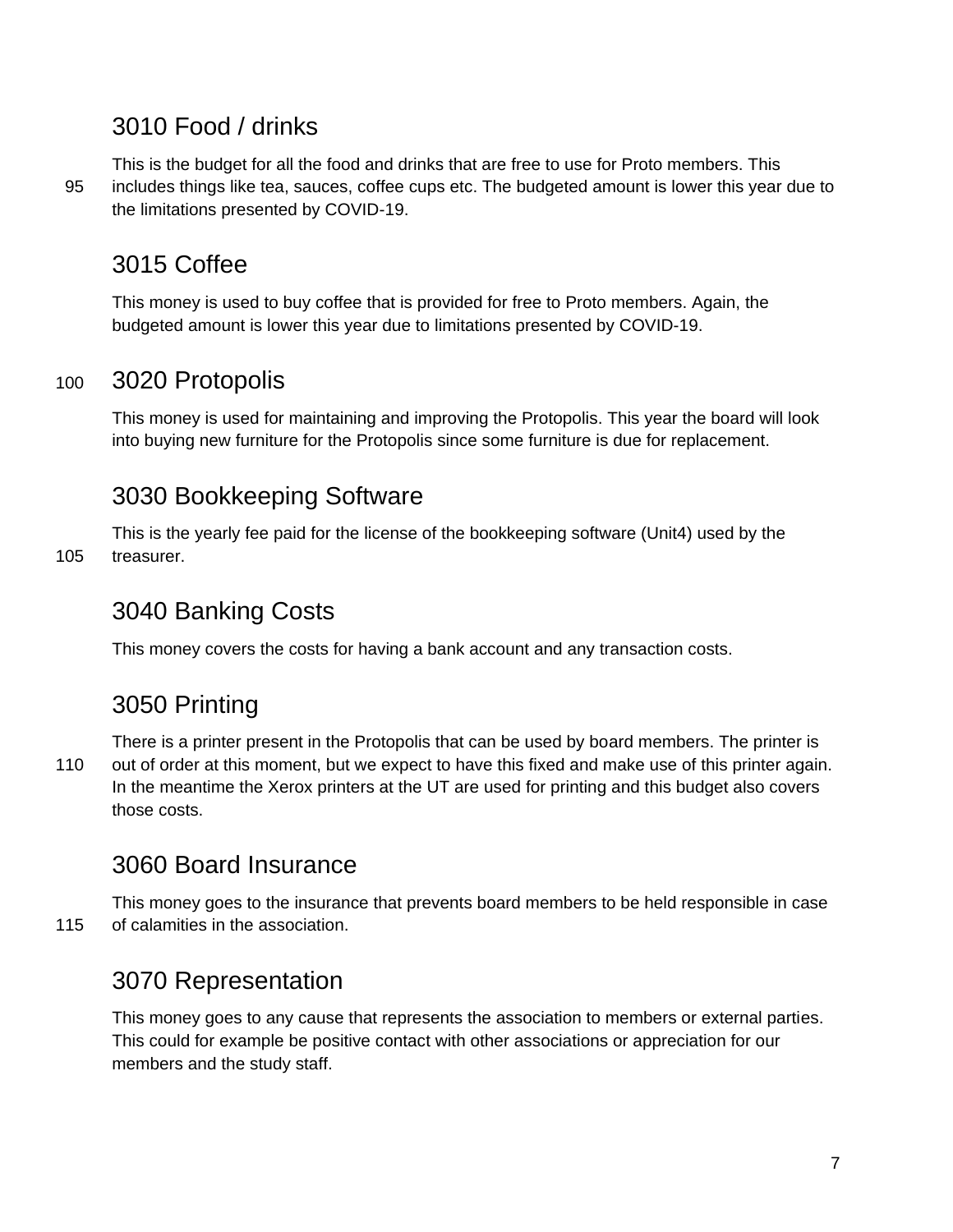#### <sup>120</sup> 3075 Member Passes

This budget is for the toner for the pass printer.

#### 3100 Phone

This is the money paid for having a phone line.

## 3110 Attaining New Board

125 This budget will be used for finding candidate board members. Due to the COVID-19 situation finding a new board might be harder than previous years, that is why this budget has been increased.

#### 3120 Activities by the Board

The board organises some activities throughout the year. This budget is meant for those 130 activities, both the ProtoNights and bigger activities.

### 3130 Good Ideas Budget

This is a budget that can be used for realising good ideas members come up with.

#### 3140 Board Weekend

This money will be used for the board weekend organised by the board at the end of the year 135 when the candidate board has been chosen.

#### 3150 Board Clothing

The association compensates the board for purchasing clothes for official occasions, where they need to represent the association appropriately. The association has significantly grown in the past years and this should be reflected in the appearance of the board. We raised the budget 140 per board member to €150,-.

## 3160 Committee Clothing

This is a budget available for committees to buy clothing to make themselves recognizable at events. Every committee has up to €85,- available with a maximum of €15,- per committee member.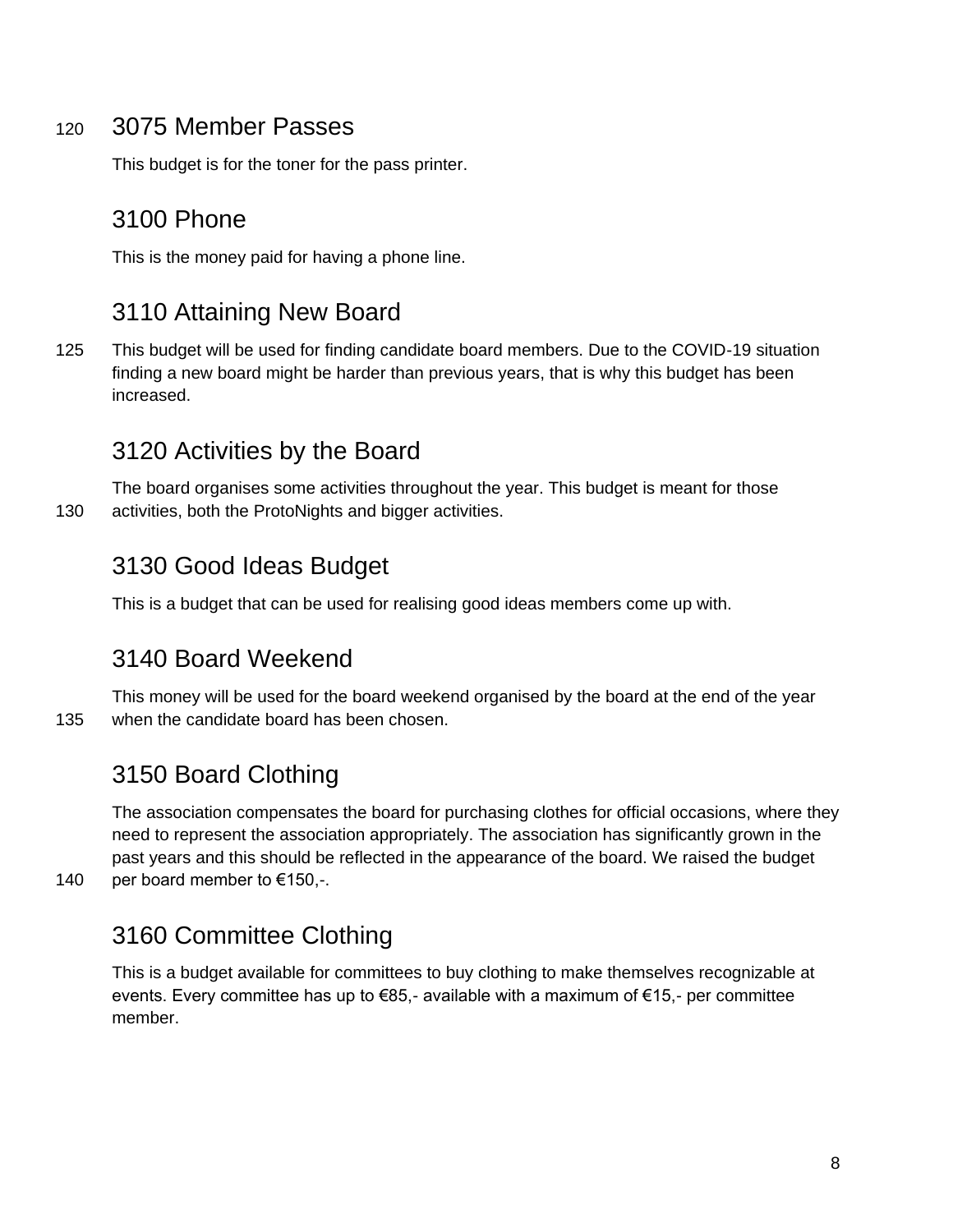#### <sup>145</sup> 3170 Posters

This is the budget used for printing A3 posters to promote events. Due to the COVID-19 measures there will probably be less activities in at least the beginning of the year, so less posters will be needed. Furthermore, the Protopolis will not be open to members at the beginning of the academic year, so posters would be less effective. Because of these reasons,

150 the budgeted amount is lower than last year.

#### 3190 Constitution Drink

This money is used for the constitution drink held to celebrate the charging of the new board. The constitution drink can not be held at the beginning of the board year due to the current COVID-19 measures in place, but the plan is still to organise it at a later point in time if the rules 155 allow it.

#### 3200 Take-Away Dinner Costs

This money is used for take-away orders placed via Proto which often happen when Proto organises an activity in the evening. €100 is budgeted to cover any delivery costs.

#### 3535 EEMCS Activities

160 This money is used for the activities organised together with the other study associations of the EEMCS faculty.

#### 3610 Food Helpers Activities

This money is used to offer food compensation for EROs, drafters, Photographers and COVID-19 coordinators who work during dinner hours.

#### <sup>165</sup> 3640 COVID-19 Measures

This money is used to buy equipment used to comply with the COVID-19 measures. For example a stylus for the OmNomCom or hand sanitizer can be bought with this money.

#### 3650 SBZ losses

Due to COVID-19, SBZ suffered financial loss. To allow SBZ to continue, they need extra 170 money. This money, from which €1000,- comes from a reservation made in the previous year, will be used to help SBZ cover their losses.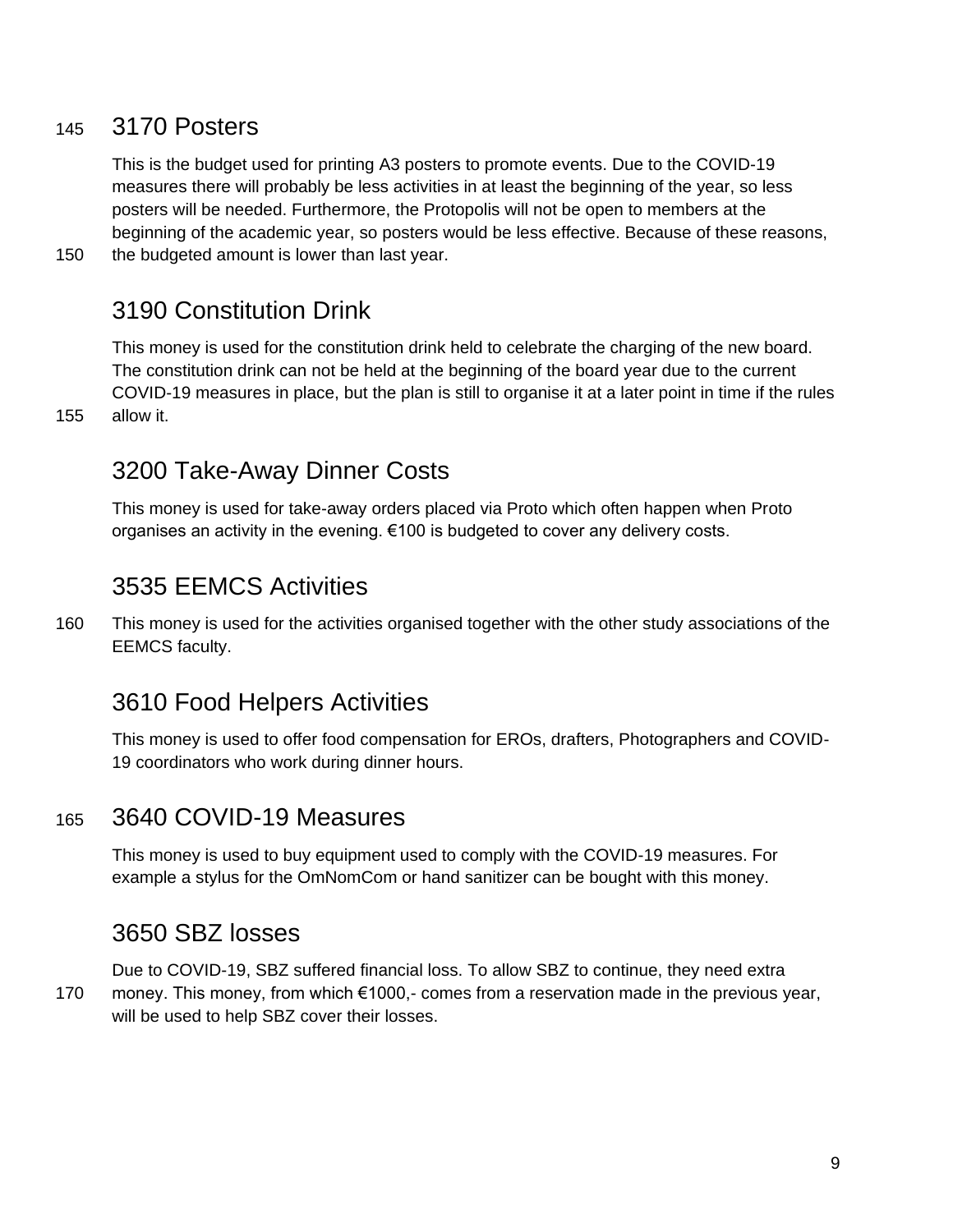## <span id="page-9-0"></span>Income Statement Committees Overview

This chapter shows the expected expenses and income of the committees of S.A. Proto. The amounts have been kept the same or close to the values of previous year, even though COVID-175 19 can make it harder to organise activities. Activities with COVID-19 measures might turn out more expensive. So even though less activities might be organised, the costs are expected to be similar to the costs before the COVID-19 outbreak.

| Source (committee)                              | Income                    | <b>Expenses</b> | Operating                 |
|-------------------------------------------------|---------------------------|-----------------|---------------------------|
|                                                 | 2020/2021                 | 2020/2021       | Result                    |
| 4000 Activity Committee Extraordinaire          | € 600.00                  | € 1,100.00      | € -500.00                 |
| 4020 Camp Committee                             | € 5,740.00                | € 5,740.00      | $\boldsymbol{\epsilon}$ - |
| 4040 Kick-In Committee CreaTe                   | € 150.00                  | € 150.00        | $\epsilon$ -              |
| 4080 pLan                                       | € 100.00                  | € 150.00        | € -50.00                  |
| 4112 EmergenCie                                 | € -                       | € 50.00         | € -50.00                  |
| 4120 TIPCie                                     | € -                       | € 100.00        | € -100.00                 |
| 4140 Gala Committee                             | € 6,600.00                | € 7,500.00      | € -900.00                 |
| 4221 Lustrum Committee                          | € 2,400.00                | € 4,000.00      | € $-1,600.00$             |
| 4240 ProtoTrip                                  | € 2,400.00                | € 2,900.00      | € -500.00                 |
| 4242 Have You Tried Turning It Off and On Again |                           |                 |                           |
| Committee                                       | $\varepsilon$ -           | € 540.00        | € -540.00                 |
| 4260 First Year Committee                       | €450.00                   | € 600.00        | € $-150.00$               |
| 4280 Culture Committee                          | € 150.00                  | € 250.00        | € $-100.00$               |
| 4320 FishCie                                    | € 150.00                  | € 200.00        | € -50.00                  |
| 4330 SportCie                                   | € 900.00                  | € 1,300.00      | € -400.00                 |
| 4340 Audit Committee                            | € -                       | € 50.00         | € -50.00                  |
| 4350 Almanac Committee                          | € 1,700.00                | € 1,700.00      | $\epsilon$ -              |
| 4360 Protography                                | € -                       | € -             | € -                       |
| 4370 Acquisition Committee                      | $\epsilon$ -              | € 250.00        | € -250.00                 |
| 4390 EducaCie                                   | € -                       | € 150.00        | € -150.00                 |
| 4410 Board of Advisors                          | $\epsilon$ -              | € 25.00         | € -25.00                  |
| 4400 Symposium Committee                        | € 900.00                  | € 1,000.00      | € $-100.00$               |
| 4440 ENTROPCY                                   | € 250.00                  | € 250.00        | € -                       |
| 4460 DIYCie                                     | € 2,000.00                | € 2,350.00      | € -350.00                 |
| 4465 Handyman Committee                         | $\boldsymbol{\epsilon}$ - | € 50.00         | € -50.00                  |
| 4470 InteracCie                                 | € 100.00                  | € 200.00        | € $-100.00$               |
| <b>4480 DisCo</b>                               | € -                       | € 75.00         | € -75.00                  |
| 4490 Integration Week Committee                 | € -                       | € -             | € -                       |
| <b>Total</b>                                    | € 24,590.00               | € 30,680.00     | € -6,090.00               |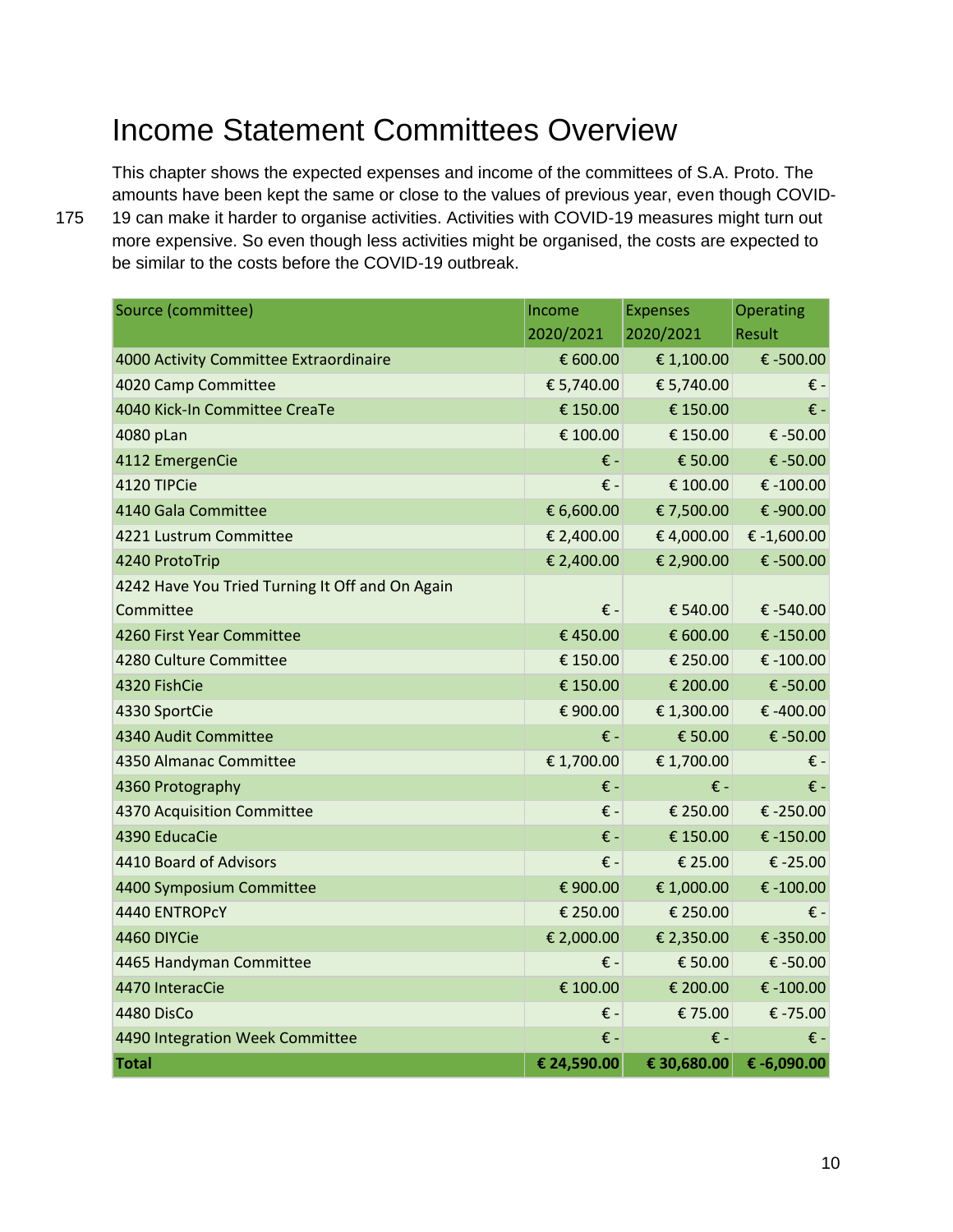#### <sup>180</sup> 4000 Activity Committee Extraordinaire

The ACE regularly organises activities for Proto, most of their money will come from the participant fee of activities. This budget is for the remaining money needed to organize the activities.

## 4020 Camp Committee

185 The Camp Committee usually organises a camp at the beginning of the academic year. All their costs are covered by sponsoring from the EEMCS faculty and the participant fee. Due to the COVID-19 measures the Camp will be postponed until the rules allow for it to be organised.

## 4040 Kick-In Committee CreaTe

The KICC organises the faculty days of the Kick-In. Since the Kick-In was online this year, there 190 is almost no money flow in this committee.

### 4080 pLAN

The pLAN covers most of their costs with the participant fee of their activities. Next to this budget, they also have a reservation for replacing broken or buying new equipment.

## 4112 EmergenCie

195 The EmergenCie requested new ERO straps which are more comfortable and easy to use, since the old ones are due to be replaced. This budgeted amount will cover the costs for four new ERO straps.

## 4120 TIPCie

The TIPCie organises all the drinks of Proto. This budget allows the committee to organise 200 themed drinks.

#### 4140 Gala Committee

Since this year is a Lustrum year, the gala will not be organised together with two other associations. Since the gala will be organised by Proto alone, the budget is higher than in previous years. This €600 increase comes from the lustrum reservation.

#### <sup>205</sup> 4221 Lustrum Committee

This year there will be no Dies Committee. Instead, the Lustrum Committee will organise special activities. The Lustrum Committee receives money from the Lustrum reservation to allow for a lot of very special activities. This budget includes €600 which would normally be the Dies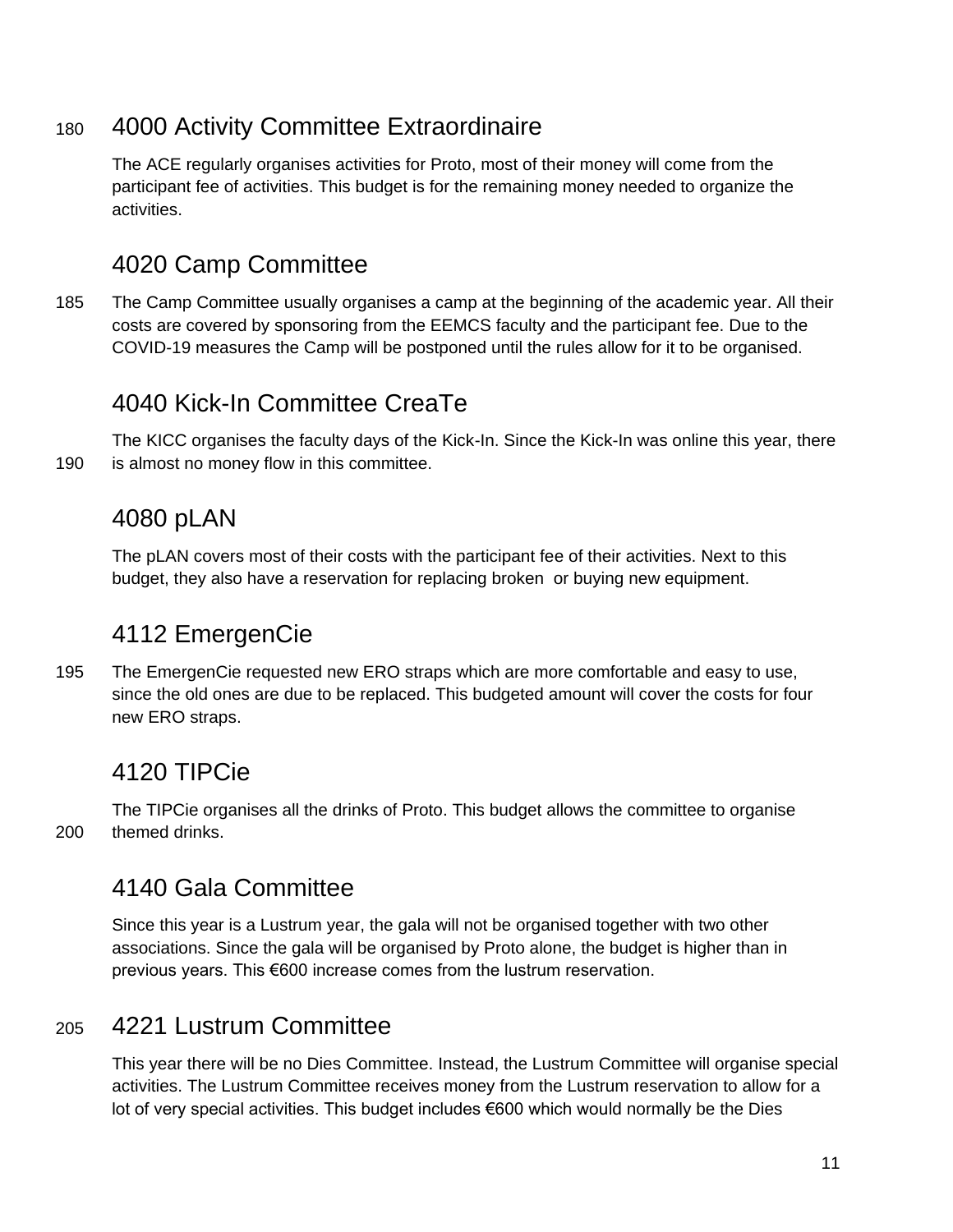budget, €500 which would normally go to the Lustrum reservation and €400 from the previously 210 built-up Lustrum reservation.

## 4240 ProtoTrip

The ProtoTrip committee organises a nice trip for Proto members. They receive a budget for this to help lower the participant fee. Last year the budget turned out to be a bit on the low end, so this year get a bit more.

## <sup>215</sup> 4242 Have You Tried Turning It Off and On Again Committee

The HYTTIOAOAc receives a budget to cover the costs of website, email and storage hosting as well as licenses for apps. Next to this, a  $\epsilon$ 100,- hardware reservation is made. The budget plan of the HYTTIOAOAc is included in the Appendix.

## 4260 First Year Committee

220 The First Year Committee introduces first year students to committees and activism and organises multiple activities throughout the year. Proto sponsors this with this budget.

## 4280 Culture Committee

The Culture Committee will use this budget to organize cultural activities for Proto Members.

## 4320 FishCie

225 The FishCie takes care of the fish in the Protopolis. Normally they get their money from donations and the HABHAK. Due to the COVID-19 measures, the HABHAK will probably not happen as often, so a small amount of money has been budgeted in to make sure the fish stay alive. Next to that, the FishCie wants to make some improvements to the aquarium, so extra money has been budgeted to allow them to do this.

## <sup>230</sup> 4330 SportCie

The SportCie organises sports related activities as well as the Proto delegation of the Batavierenrace and the StAf football competition. To cover the costs for that, they receive this budget.

## 4340 Audit Committee

235 The Audit Committee helps out the Treasurer of S.A. Proto both by giving advice as well as by ensuring the financials of S.A. Proto are in check. This budget goes to providing food and drinks for their meetings.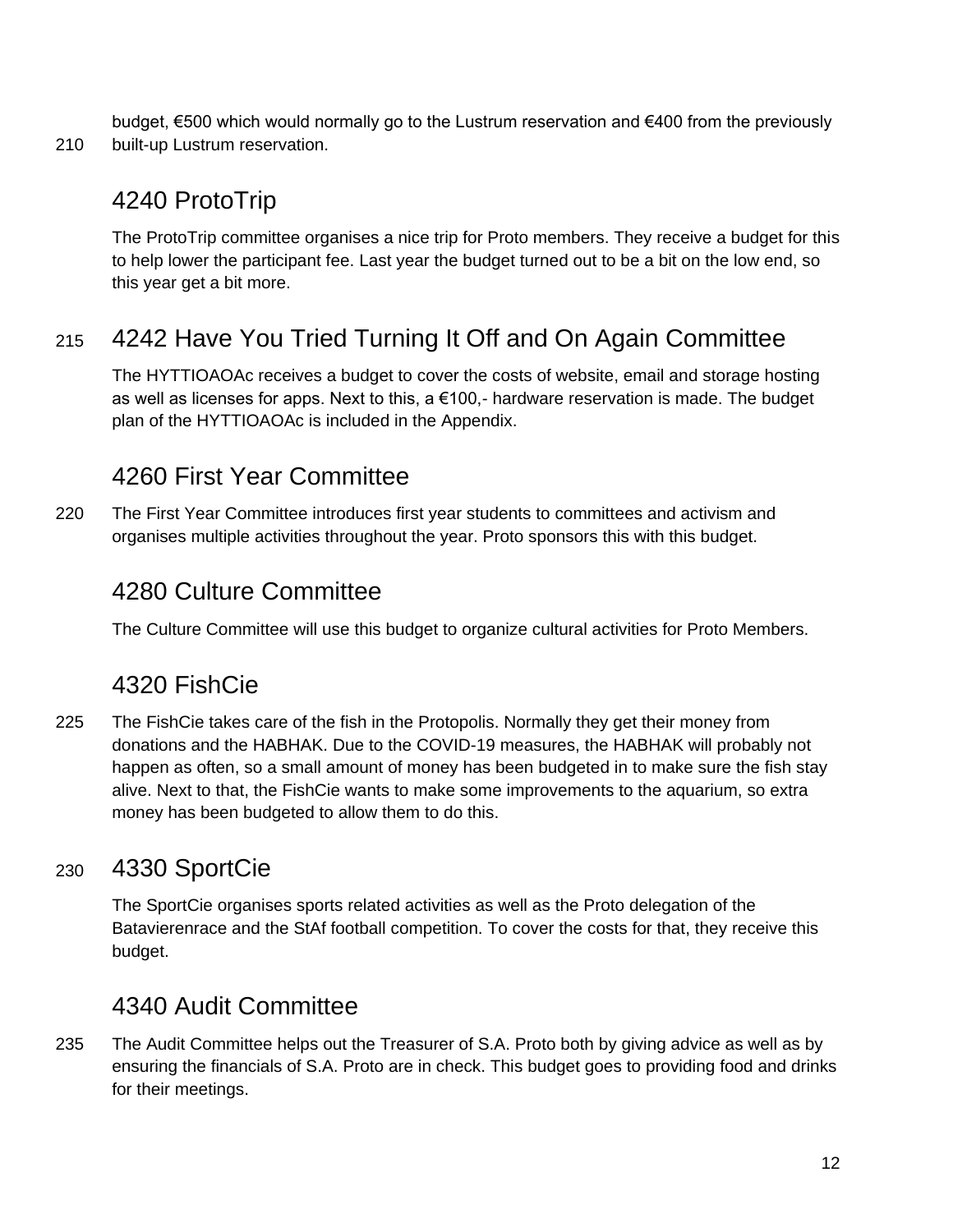#### 4350 Almanac Committee

The Almanac Committee is responsible for creating a beautiful Lustrum Almanac for S.A. Proto. 240 They cover their costs partly with sponsorships, the other €1000 comes from the Lustrum reservation.

## 4360 Protography

The Protography takes pictures without making any costs. When needed, money for food is provided from the Food Helpers Activities budget.

#### <sup>245</sup> 4370 Acquisition Committee

The Acquisition Committee gets a budget to cover travel costs made by its members while obtaining or maintaining business relationships. This budget now also includes costs made by the Officer of External Affairs related to obtaining or maintaining business relations, this results in an extra €100,- budget..

#### <sup>250</sup> 4390 Educacie

The Educacie organises study nights, information markets and handles other educational affairs. In the previous year they ran low on budget when organising the information markets, so this year the budget is a bit higher.

#### 4410 Board of Advisors

255 The Board of Advisors assists the Board during their board year. This budget can be used for food or an appreciation present.

#### 4400 Symposium Committee

Last Symposium was cancelled, but this year a new Symposium Committee will be set up. The budget they receive will help to start up the committee. The main source of money will be 260 sponsors of the Symposium.

## 4440 ENTROPcY

The ENTROPcY is a committee of experienced people who help out in times of need, organise some nice activities and can cover other committees when they experience sudden problems. They do not get any budget, because costs they make can be covered by the budgets of the 265 committees they help.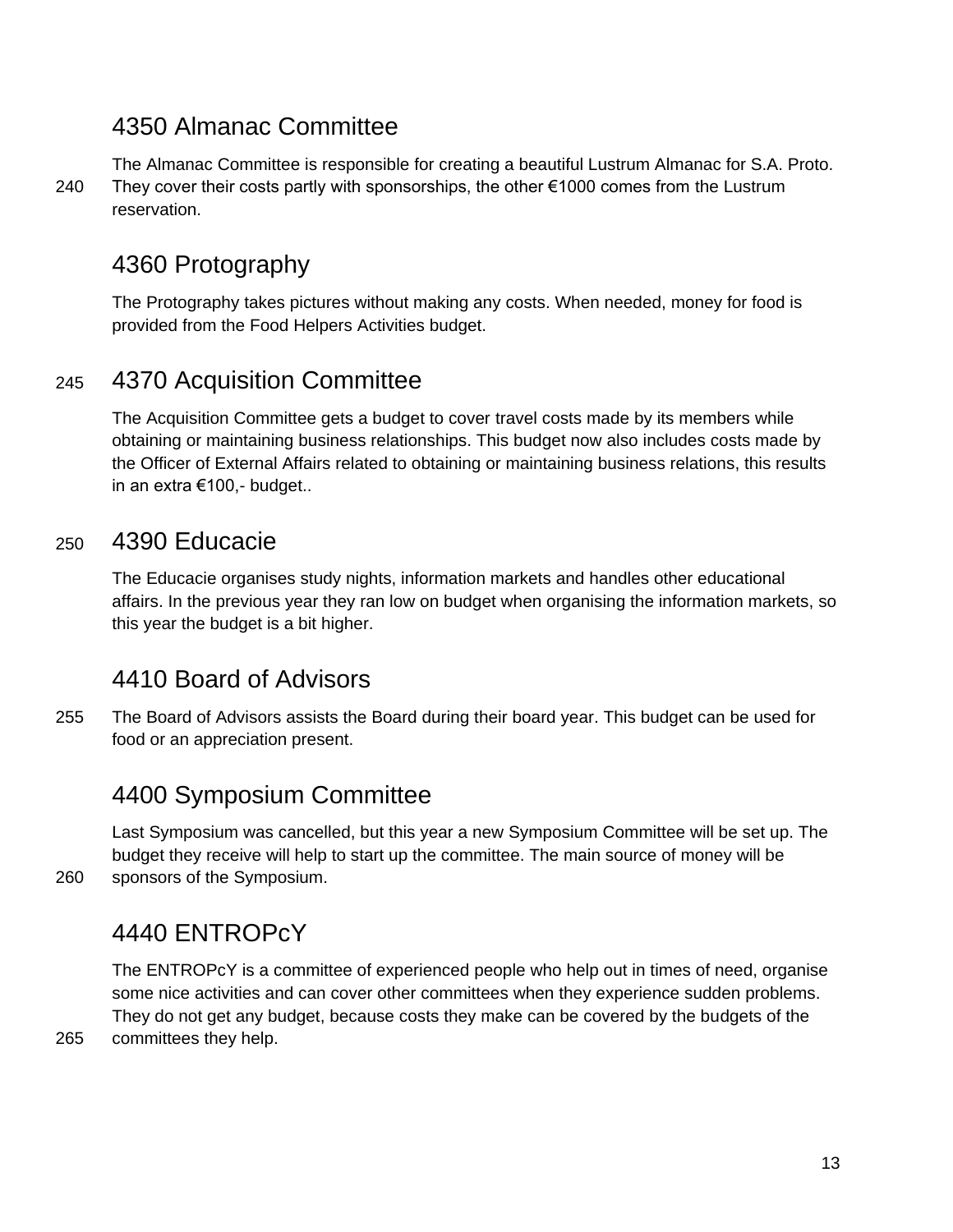## 4460 DIYCie

There are currently two DIYCie's. DIYCie 1.0 used their budget from last year and doesn't need a new budget, they already bought all the requirements for their activity and will organise their activity this academic year. DIYCie 2.0 has not used any budget and will thus receive a budget 270 this year for organising an activity.

## 4465 Handyman Committee

The Handyman Committee will get a budget for buying materials this year, just like last year.

## 4470 InteracCie

The InteracCie organises activities for the students of the master Interaction Technology, and 275 part of their costs are covered by Proto. The other costs they have will be covered by the participant fee of their activities.

## 4480 DisCo

The DisCo receives a small budget for buying things like decorations for parties.

## 4490 Integration Week Committee

280 The Integration Week Committee has been planning a week full of activities to help the first years to integrate and get to know each other. Unfortunately, due to COVID-19, these plans had to be canceled, resulting in no expected income or outcome.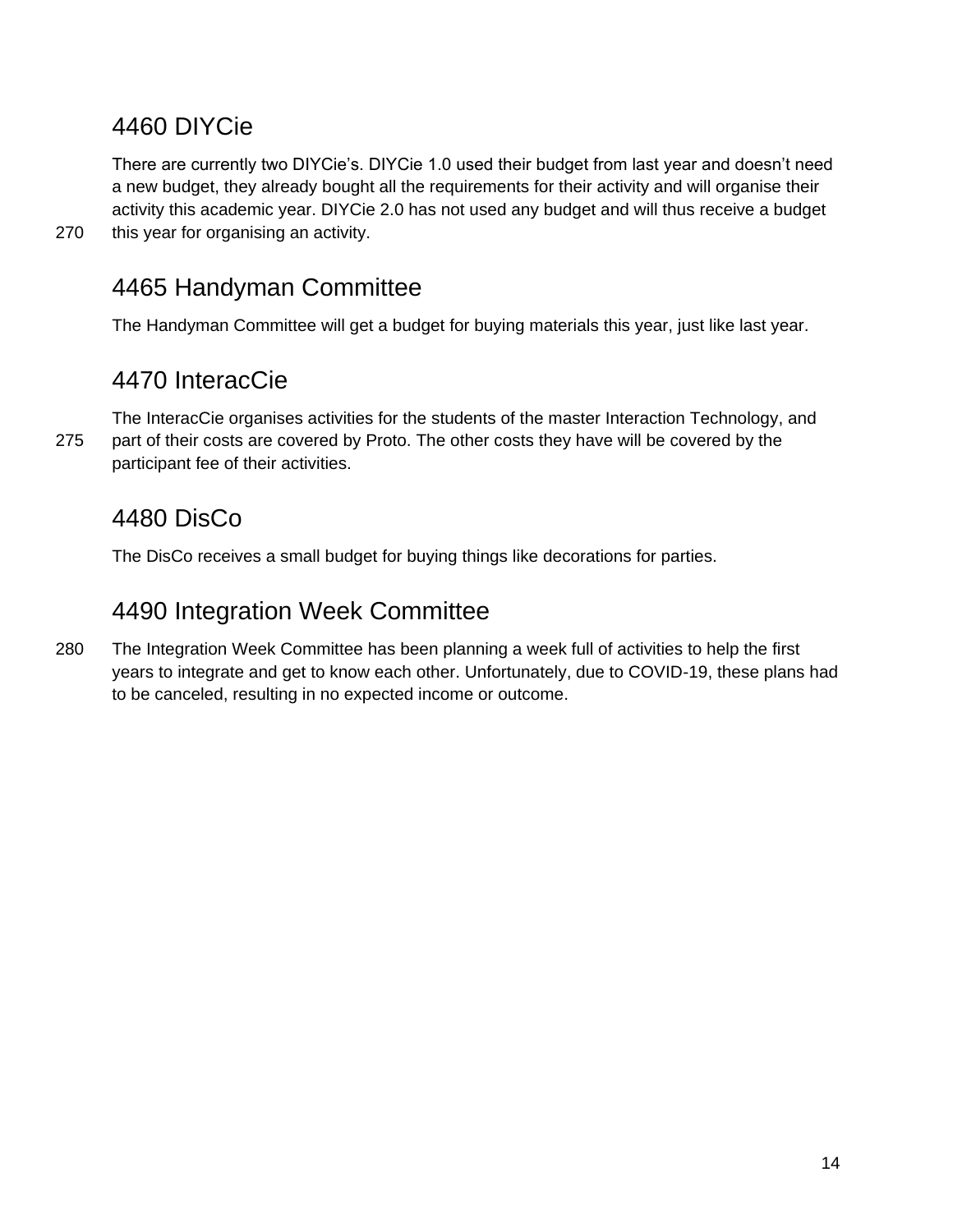## <span id="page-14-0"></span>**Reservations**

| Source          | Income    | <b>Expenses</b> | Operating     |
|-----------------|-----------|-----------------|---------------|
| (Reservations)  | 2020/2021 | 2020/2021       | <b>Result</b> |
| 1708 pLAN       | € –       | € 50.00         | € $-50.00$    |
| 1800 HYTTIOAOAc |           |                 |               |
| & OmNomCom      | € -       | € 300.00        | € $-300.00$   |
| <b>Total</b>    | € -       | € 350.00        | € -350.00     |

285

## 1708 pLAN

Just like last year, a small reservation will be made for the pLAN committee, to be used for replacing broken game consoles, controllers, etc.

## 1800 Have You Tried Turning It Off And On Again committee & <sup>290</sup> OmNomCom

Two hardware reservations are made: €100 for the HYTTIOAOAc and €200 for the OmNomCom. The reservation made for the HYTTIOAOAc will be used for replacing the devices used by this committee if they break, for example the screens used by Protube. The reservation for the OmNomCom is made to replace OmNomCom related appliances, an overview of these 295 appliances and the amount of money reserved for those can be found on page 17.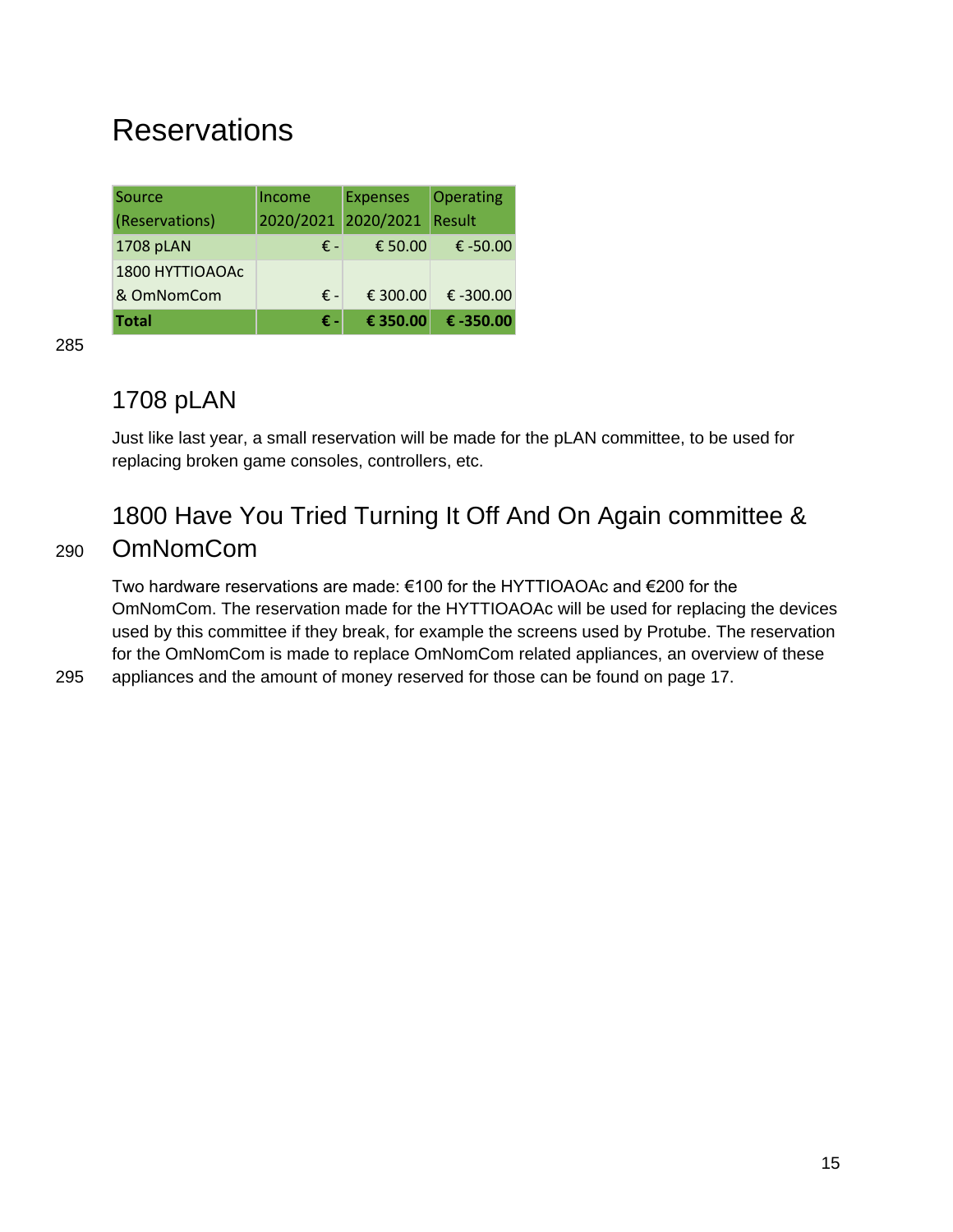## <span id="page-15-0"></span>Result Accounts

| <b>Result Accounts</b> | Income     | <b>Expenses</b> | Operating |  |
|------------------------|------------|-----------------|-----------|--|
|                        | 2020/2021  | 2020/2021       | Result    |  |
| 1410 TIPCie            | € 3,000.00 | € 3,000.00      | € -       |  |
| 3600 OmNomCom          | €4,000.00  | €4,000.00       | € -       |  |
| <b>Total</b>           | € 7,000.00 | € 7,000.00      | € -       |  |

### 1410 TIPCie

300 Income, expenses, and reservations of the TIPCie, primarily for organising drinks.

## 3600 OmNomCom

Income, expenses and sales for the OmNomCom committee, which organises all the food/drinks in Protopolis. Costs include new purchases as well as reservations for hardware replacements, of which an overview can be found here. As the OmNomCom is expected to be 305 used less this year in comparison to previous years, the hardware reservation is made separately as turnover of the OmNomCom sales is not expected to be high enough to cover these costs.

| Inventory                | Worth    | Expected life span | Bought in | <b>Reservation per year</b> |
|--------------------------|----------|--------------------|-----------|-----------------------------|
| Fridge built-in          | € 350.00 | 10                 | 2010      | € 35.00                     |
| Fridge separate          | € 350.00 | 10                 | 2010      | € 35.00                     |
| Fridge beer              | € 200.00 | 7                  | 2016      | € 28.57                     |
| Display cupboards        | € 150.00 | 10                 | 2010      | € 15.00                     |
| Tosti grill              | € 200.00 | 5                  | 2015      | €40.00                      |
| <b>Coffee Machine</b>    | € 200.00 | 5                  | 2015      | €40.00                      |
| <b>Reservation total</b> |          |                    |           | € 193.57                    |
| <b>New Tosti Grill</b>   | € 292.00 | 3                  | 2018      | €97.33                      |
| <b>Write off total</b>   |          |                    |           | €97.33                      |
| Total                    |          |                    |           | € 290.90                    |